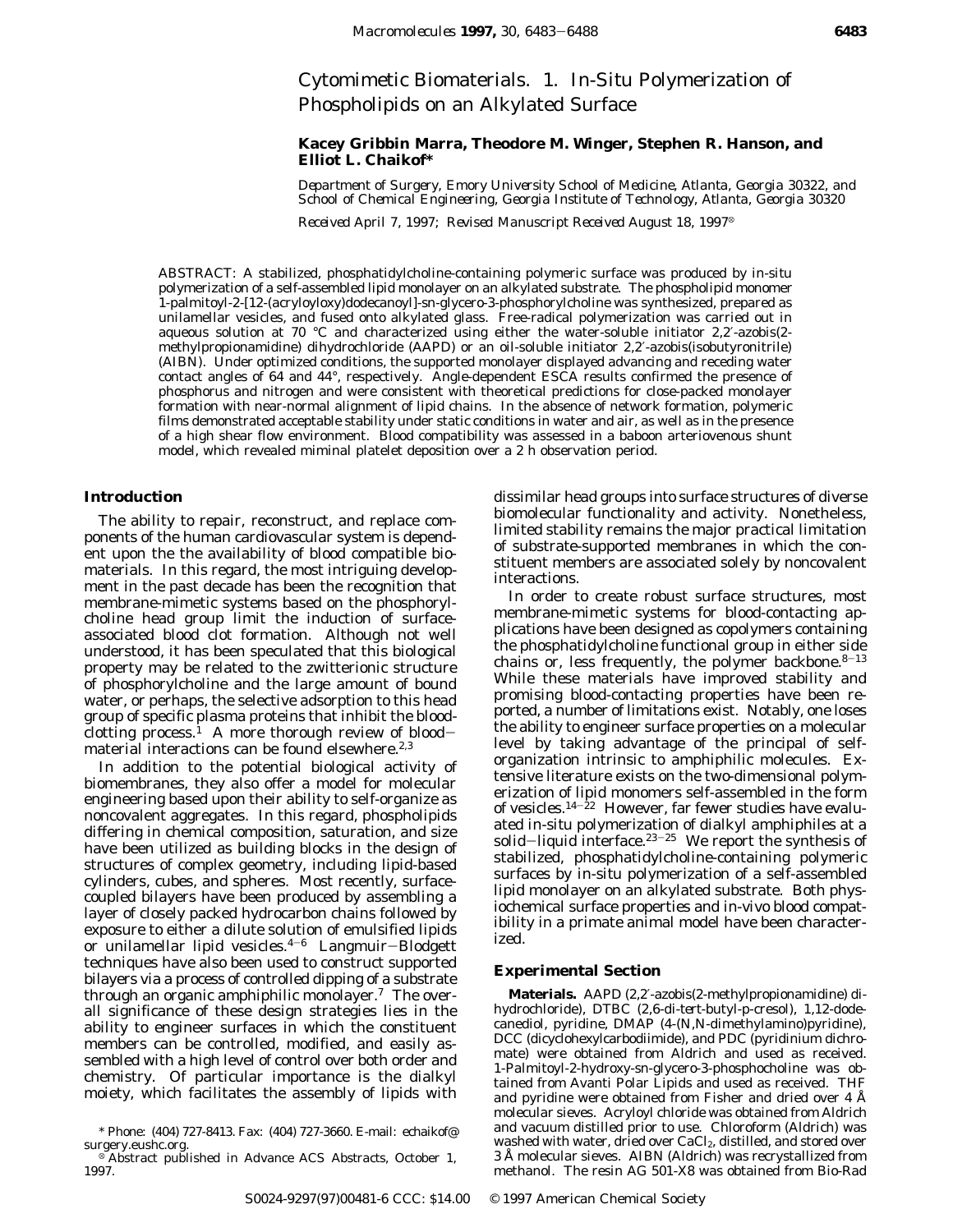and used as received. Glass coverslips were purchased from Baxter.

**Synthesis. 12-(Acryloyloxy)-1-dodecanol (1).**<sup>26</sup> 1,12- Dodecanediol (50.0 g, 0.247 mol) was dissolved in 500 mL of THF with gentle heating. Pyridine (8.0 mL, 0.100 mol) was added, and the solution was cooled to room temperature. One crystal of 2,6-di-*tert*-butyl-*p*-cresol was added. Acryloyl chloride (6.0 mL, 0.074 mol) was dissolved in 40 mL of THF, and the solution was slowly added dropwise. After 24 h, the mixture was filtered to remove pyridine hydrochloride. The filtrate was rotoevaporated to give a white solid, which was taken up in 200 mL of CHCl3, the resulting mixture being placed in an ice bath for 1 h. The mixture was filtered to remove unreacted diol, and the filtrate was dried over  $Na<sub>2</sub>SO<sub>4</sub>$ . The solvent was removed *in vacuo* to give a residue that was purified by flash chromatography on silica gel (CHCl3/MeOH, 95/5). The product was a clear oil **(1)** [yield 14.90 g (79%); 1H NMR (CDCl3) *δ* 6.35-6.41 (d, vinyl, 1H), 6.10-6.20 (q, vinyl, 1H), 5.74-5.78 (d, vinyl, 1H), 4.10-4.18 (t, OCOC*H2*, 2H), 3.61-3.65 (t, HOC*H2*, 2H), 1.62-1.66 (br, CH2, 4H), 1.26 (s, CH2, 16H); HRMS calculated (FAB) 263.2198, observed 263.2203 (+Li)].

**12-(Acryloyloxy)-1-dodecanoic Acid (2).**<sup>26</sup> 12-(Acryloyloxy)-1-dodecanol (2.24 g, 8.75 mmol) was dissolved in 5.0 mL of DMF, and the solution was slowly added to a mixture of PDC (10.60 g, 28.00 mmol), one crystal of 2,6-di-*tert*-butyl-*p*cresol, and 15.0 mL of DMF at 0 43 °C. The reaction slowly reached room temperature. After 23 h, the mixture was poured into 100 mL of  $H<sub>2</sub>O$  and extracted five times into ether. The combined organic layers were washed with water and dried over Na2SO4. The solvent was removed *in vacuo* to give a residue that was purified by flash chromatography on silica gel (CHCl3/MeOH, 97/3). The product was a white solid **(2)** [yield 1.07 g (46%); mp 30.0-31.0 °C; 1H NMR (CDCl3) *δ* 6.36-  $6.42$  (d, vinyl, 1H),  $6.12 - 6.22$  (q, vinyl, 1H),  $5.75 - 5.82$  (d, vinyl, 1H), 4.10-4.20 (t, OCOC*H2*, 2H), 2.25-2.43 (t, HOOCC*H2*, 2H), 1.61-1.63 (br, CH2, 4H), 1.27 (s, CH2, 14H); HRMS calculated (FAB) 277.1991, observed 277.1997 (+Li)].

**1-Palmitoyl-2-[12-(acryloyloxy)dodecanoyl]-***sn***-glycero-3-phosphocholine (3).**<sup>26</sup> To a mixture of 1-palmitoyl-2 hydroxy-*sn*-glycero-3-phosphocholine (0.40 g, 0.82 mmol), 12- (acryloyloxy)-1-dodecanoic acid (0.46 g, 1.70 mmol), DMAP (0.10 g, 0.82 mmol), and one crystal of 2,6-di-*tert*-butyl-*p*-cresol, was added 6.0 mL of dry CHCl<sub>3</sub>. DCC (0.20 g, 0.98 mmol) was added, and the reaction was stirred in the dark under argon. After 66 h, dicyclohexylurea was filtered off and washed with CHCl3. The filtrate was evaporated, and the residue was dissolved in 20.0 mL of MeOH. Bio-Rad AG 501-8X (5.0 g) was added and the reaction stirred at room temperature for 1 h. The resin was filtered and washed with MeOH. The filtrate was dried over Na2SO4. The solvent was removed *in vacuo* to give a residue that was purified by flash chromatography on silica gel (CHCl<sub>3</sub>/MeOH, 9/1, then CHCl<sub>3</sub>/MeOH/H<sub>2</sub>O, 65/25/ 4). The product was a clear oil obtained from the second fraction **(3)** [yield 0.32 g (53%); 1H NMR (CDCl3) *δ* 6.22-6.28 (d, vinyl, 1H), 5.88-6.12 (q, vinyl, 1H), 5.59-5.68 (d, vinyl, 1H), 5.07 (s, POCH2C*H*, 1H), 4.24-4.44 (m, POC*H2*CH, HCCH<sub>2</sub>OCO, 4H), 4.10 (m, br, CH<sub>2</sub>OCOCH=CH<sub>2</sub>, 2H), 3.85-3.97 (m, NC*H2*C*H2*O, 4H), 3.07 (s, (C*H3*)3N<sup>+</sup>, 9H), 2.16-2.20 (m, OOCCH<sub>2</sub>, 4H), 1.46 (br, CH<sub>2</sub>, 6H), 1.12 (s, CH<sub>2</sub>, 38H), 0.73 (t, CH2C*H3*, 3H); HRMS calculated (FAB) 748.5129, observed 748.5099 (+H)].

**Preparation of Silanized Glass. Materials.** Microscope borosilicate glass coverslips (S/P Cover Glass,  $24 \times 40 \times 0.25$ mm, no. 2 thickness) were purchased from Baxter Scientific, Inc. Multi-Terge, a powerful high-pH chelating detergent, was purchased from EM Diagnostic Systems, Inc. (Gibbstown, NJ). All other chemicals and solvents (HPLC grade) were purchased from Aldrich. Hydrated CHCl<sub>3</sub> was prepared and stored in a clean screw-cap amber bottle by vigorously shaking 25 mL of CHCl3 (1% ethanol-stabilized) with 10 *µ*L of deionized water. A 63 mM octadecyltrichlorosilane (OTS) stock solution in dry CCl4 was prepared under nitrogen by injecting 1.7 mL of OTS (95%, stored in dessicator at room temperature) with a 3-mL polypropylene syringe through a 0.1 *µ*m PTFE syringe filter, directly into the commercial Sureseal container of 100 mL of anhydrous  $CCl_4$  (99<sup>+%</sup>, <0.005% water). The bottle was capped with a virgin rubber liner (Aldrich), closed with a bakelite screw-cap, and sealed with parafilm for long-term storage at room temperature. Liquid volumes below 30 mL were measured using nonlubricated polypropylene syringes (Aldrich). Dust-Off XL puff-duster cans (compressed gas filtered to 0.1 *µ*m) were purchased from Falcon Safety Products, Inc. (Branchburg, NJ).

**Method.** Monolayers of OTS on atomically smooth glass coverslips were prepared according to a protocol derived from previously published methods<sup>27</sup> and adapted for large scale sample production. A typical single batch yielded 54 homogeneously coated hydrophobic slides. Specifically, commercial coverslips were cut longitudinally into two slabs of 12  $\times$  40  $\times$ 0.25 mm with a diamond pen, puff dusted, and transferred to a Class 10 cleanroom. Two 400-mL glass beakers and one 200 mL amber glass bottle were then simultaneously degreased and deionized by application of a solution of Multi-Terge/H2O 1/8 with a camel hair brush, followed by copious rinsing with running deionized water, and allowed to dry in open air, occasionally blowing with a nitrogen gun. The precleaned containers were subsequently etched under argon in a Harrick barrel plasma etcher (9 min, 100 W, 500 mTorr Ar). All 54 coverslips were precleaned (both sides) and etched similarly and mounted in a Teflon dip basket that we specifically designed for the purpose of  $(1)$  allowing quick handling of a large batch of slides, (2) enabling full exposition of the front and back sides of the coverslips to the reaction medium, and (3) minimizing the coverslip surface-to-solvent ratio in the reaction vessel. A mixture of 24.8 mL of hydrated CHCl<sub>3</sub>, 248 mL of bicyclohexyl, and 27.0 mL of a 62.5 mM OTS stock solution in dry CCl4 (filtered through a 0.1 *µ*m PTFE syringe filter, Whatman) was well shaken in the above 200-mL screwcapped amber bottle and poured into the 400-mL clean beaker. The basket was fully immersed into this reaction mixture within 5 min of mixing. OTS deposition was allowed to proceed at room temperature in open air without agitation. After 1 h, the basket was lifted out of solution, rinsed by dipping in  $2 \times 300$  mL of HPLC-grade CHCl<sub>3</sub>, and sonicated  $(\sim$ 47 kHz,  $\sim$ 130 W) in 2 × 300 mL of CHCl<sub>3</sub> for 10 min. The basket was then copiously rinsed with running deionized water and blown dry with a nitrogen gun. Finally, the slides were taken out, one by one with stainless steel forceps, and stored in wafer shippers (Fluoroware, Inc., Chaska, MN) interlayered with lint-free cleanroom tissue. For use in subsequent experiments, the OTS-coated slides were further cut to the appropriate size and puff-dusted.

**Preparation of Vesicles and Fusion.** A stock solution of the phospholipid in MeOH/CHCl<sub>3</sub>  $(1/1)$ , was stored in the freezer and used throughout the experiments. One milliliter of the solution was added to a preweighed vial, and the solvent was removed by gentle blowing with an argon stream. The film  $(4-10 \text{ mg})$  was dried in the SpeedVac at room temperature for 1 h and then used immediately for vesicle preparation. Sodium phosphate buffer solution (20 mM) was added to the film in the vial. The vial was stoppered and sonicated for 1 min. Vesicles were then prepared by a freeze-thaw method. The cloudy solution was heated to 50 °C in a hot water bath, vortexed for 1 min, and then frozen in liquid nitrogen. This procedure was repeated three times, and the multilamellar vesicles were then extruded through 2000, 600, and 200 nm polycarbonate filters successively.<sup>28</sup> Fusion onto an alkylated glass coverslip consisted of diluting the unilamellar vesicles with buffer to the appropriate concentration and pouring the vesicle solution onto an alkylated slide. Fusion was initiated by addition of NaCl (750 mM buffered saline, pH 6.2) solution. The system was then kept in the dark, static, under argon, at either room temperature or 40 °C, for specified amounts of time.

**Polymerization [General Procedure].** After vesicle fusion was complete,  $0.1-4.0$  mg of initiator was added to the system. This amount was calculated such that the [M]:[I] ratio was 10:1. The test tube containing the slide and buffer solution was stoppered and purged thoroughly with argon. The system was sealed and placed in an oil bath at 70 °C or subjected to UV light for varying amounts of time. After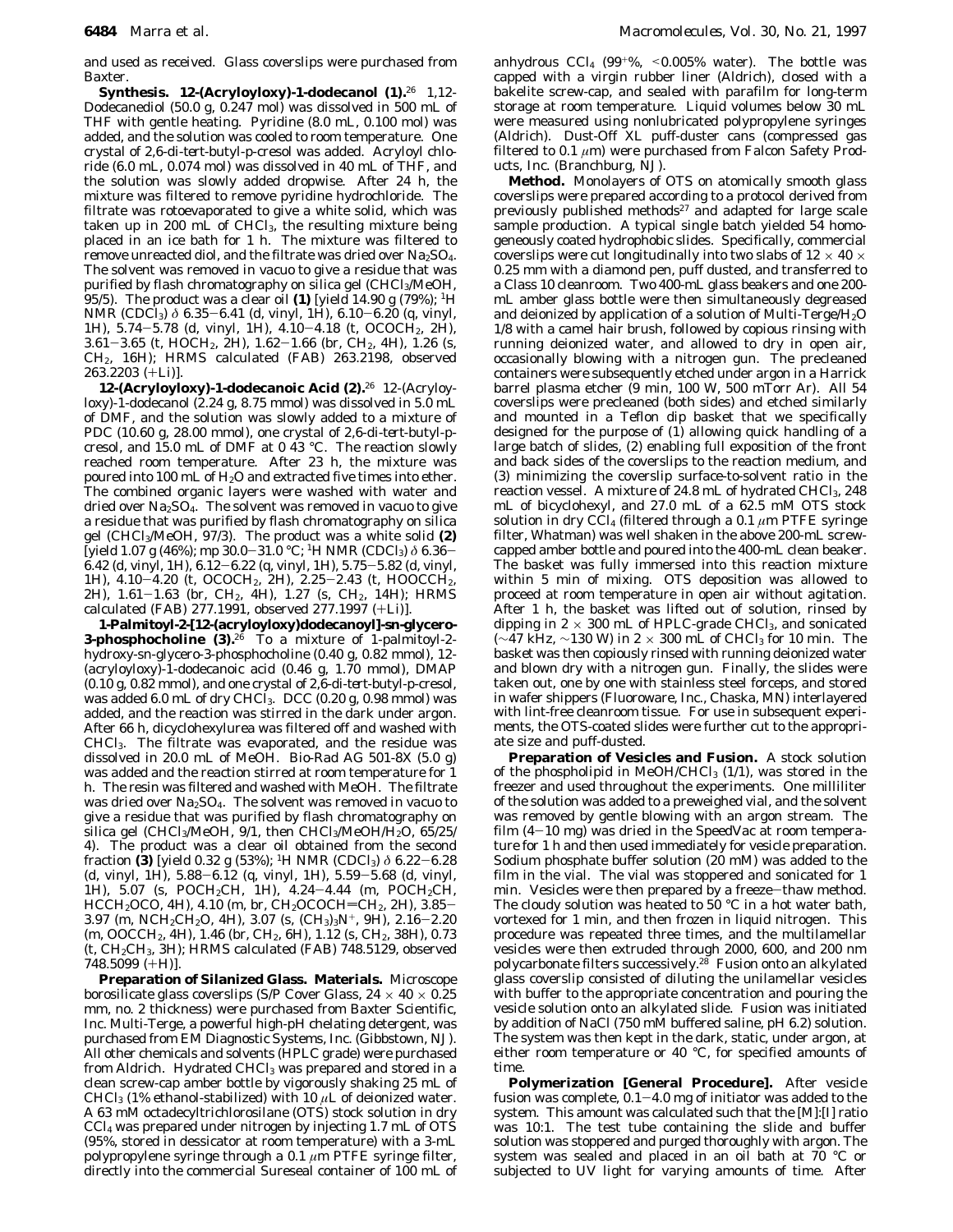polymerization was complete, the solution was pipeted from the tube, and the cover slip was rinsed 20-30 times with deionized water. The film was stored in water until further surface characterization.

**Instrumentation.** Contact angles were measured on a Rame-Hart goniometer, Model 100-00. The values reported are an average of at least five readings. Proton NMR data were obtained on a QE300 instrument. Angle-dependent ESCA data were obtained using a Physical Electronics (PHI) Model 5100 spectrometer equipped with a Mg/Ti dual-anode source and an Al/Be window. The system uses a hemispherical analyzer with a single-channel detector. Mg K $\alpha$  X-rays (1253.6) eV) were used as an achromatic source, operated at 300 W (15 kV and 20 mA). The base pressure of the system was lower than  $5 \times 10^{-9}$  Torr, with an operating pressure no higher than  $1 \times 10^{-7}$  Torr. A pass energy of 89.45 eV was used when obtaining the survery spectra, and a pass energy of 35.75 eV was used for the high-resolution spectra of elemental regions. Spectra were obtained at the following takeoff angles: 15, 45, and 90°. The instrument was calibrated using Mg  $K\alpha$ X-radiation: the distance between Au  $4f_{7/2}$  and Cu  $2p_{3/2}$  was set at 848.67 eV, and the work function was set using Au  $4f_{7/2}$ and Cu  $2p_{3/2}$  and checked using Au  $3d_{5/2}$ . All metals were sputter cleaned to remove oxides. Full width at half-maximum for Ag  $3d_{3/2}$  was measured to be 0.8 eV at a count rate of 30 000 counts.

**Shear Flow Studies.** Adherence assays were performed at a continuous shear stress of 200  $\frac{dyn}{cm^2}$  in a parallel plate flow chamber, as previously described.<sup>29</sup> The shear stress was held constant using a syringe pump (Harvard Apparatus, Southnatick, MA) and the temperature was maintained at 37 °C with the aid of a water bath (Nicholson Precision Instruments, Bethesda, MD).

**Baboon Model. Arteriovenous shunt.** *In*-*vivo* studies were performed as previously described.<sup>30</sup> Briefly, glass tubes (4 mm i.d. × 3 cm) were alkylated and *in-situ* lipid polymerization was performed, as noted above. Glass tubes were interposed into a permanent Silastic arteriovenous shunt that had been surgically implanted between the femoral artery and vein in male Baboons (*Papio anubis*). Circulating platelet concentrations averaged 391 000 platelets/*µ*L. Ketamine hydrochloride (10 mg/kg intramuscularly) was given as a preanesthetic agent, and the operation was performed under general 1% halothane anesthesia. All procedures were in accordance with institutional guidelines. Mean blood flow rate through the shunt was measured continuously using a Doppler ultrasonic flow meter and held constant by an external screw clamp at 100 mL/min.

**Platelet Radiolabeling.** Autologous baboon platelets were radiolabeled on the day prior to the shunt study. Forty-five milliliters of whole blood were initially withdrawn into syringes containing 9 mL of acid citrate dextrose anticoagulant. The blood was centrifuged at 160*g* for 15 min and the plateletrich plasma removed and centrifuged at 1500*g* for 15 min. The platelet pellet was then removed, washed in normal saline solution with 0.1% (w/v) dextrose, and 600  $\mu$ Ci of indium-111 oxine (Amersham Co.) was added to the platelet suspension. Following a 10-min incubation at room temperature, 3 mL of platelet-poor plasma was added and the platelets were incubated for an additional 2 min. The mix was centrifuged at 1500*g* for 5 min to form a platelet pellet, the supernatant and excess 111In oxine removed, and the platelets resuspended in 5 mL of reserved plasma. Approximately 0.5 mCi of indium-111 oxine labeled platelets were reinjected into the baboon. Platelet function is not altered by this technique, when studied by either thrombin stimulated platelet release of 14C serotonin or by morphological studies of dense body distribution.

**Platelet Deposition Measurement.** Platelet uptake on test surfaces was monitored over a 120 min period using scintillation camera imaging of the 172 keV 111In *γ* photon peak. A high-sensitivity <sup>99</sup>Tc collimator was utilized, and images were aquired with a GE 400T scintillation camera (General Electric, Milwaukee, WI) interfaced with a Medical Data Systems A3 image processing system (Ann Arbor, MI). Immediately before imaging, 2 min images were acquired of the 200 *µ*l sample of platelet concentrate (injection standard)



**Figure 1.** Polymerized phospholipid surface.

and of a segment of 4.0 mm i.d. Silastic tubing filled with autologous blood and having the same luminal volume as the glass tube segment (blood standard). Images were obtained continuously with data storage at 2-min intervals. Deposited 111In-platelet activity was calculated by subtracting the blood standard activity from all dynamic study images. Data were converted, at each time point, to total platelet deposition per unit test surface, as follows:

platelets/unit surface area )

{[test surface activity (cpm) - backd activity (cpm)] blood specific activity (cpm/mL) ×

platelets/mL (1)

where

blood specific activity  $=$ 

$$
\frac{{\text{[blood std (cpm) -- background (cpm)] (^{111}In fraction in platelets)}}{\text{vol of the blood std (mL)}}
$$

(2)

## **Results and Discussion**

Stabilized phospholipid monolayer surfaces were prepared using a strategy based upon the fusion of unilamellar vesicles with an alkylated substrate followed by *in-situ* polymerization (Figure 1). Briefly, established general methodologies were utilized for the synthesis of the phospholipid monomer (Scheme 1),<sup>26</sup> preparation of liposomes, and fusion of the native lipid vesicles onto alkylated surfaces.31 Optimized OTS-coated substrates, characterized by goniometric measurements and AFM, displayed advancing water contact angles of  $110-113^\circ$ and were topographically uniform with an average roughness of less than 2 Å over 1  $\mu$ m<sup>2</sup>. In order to facilitate vesicle/surface fusion, experiments were performed at 40 °C, above the known  $T_m$  for the acrylatefunctionalized lipid monomer.32 After fusion, either a water-soluble free radical initiator, AAPD, or an oil soluble initiator, AIBN, was added directly to the film in the buffer solution (Scheme 2) and polymerization was initiated by heat  $(65-70 \degree C)$ . The polymerized film was rinsed copiously with water, and surface characterization was performed.

Several parameters were investigated in optimizing vesicle fusion and polymerization schemes, including vesicle size and concentration, fusion time, monomer/ initiatior concentration ratio, and type of initiator. In the process, it was postulated that a uniform lipid monolayer would be associated with a lower water contact angle than that associated with surface defects. While three different vesicle sizes were initially utilized, 200, 600, and 2000 nm, the effectiveness of surface fusion was unaffected by this parameter and all subsequent studies were performed with 600 nm vesicles. Likewise, monomer fusion to the alkylated substrate was examined as a function of vesicle concentration (750-1500  $\mu$ M) and fusion time (24-48 h). Contact angles were unaffected by these parameters, and all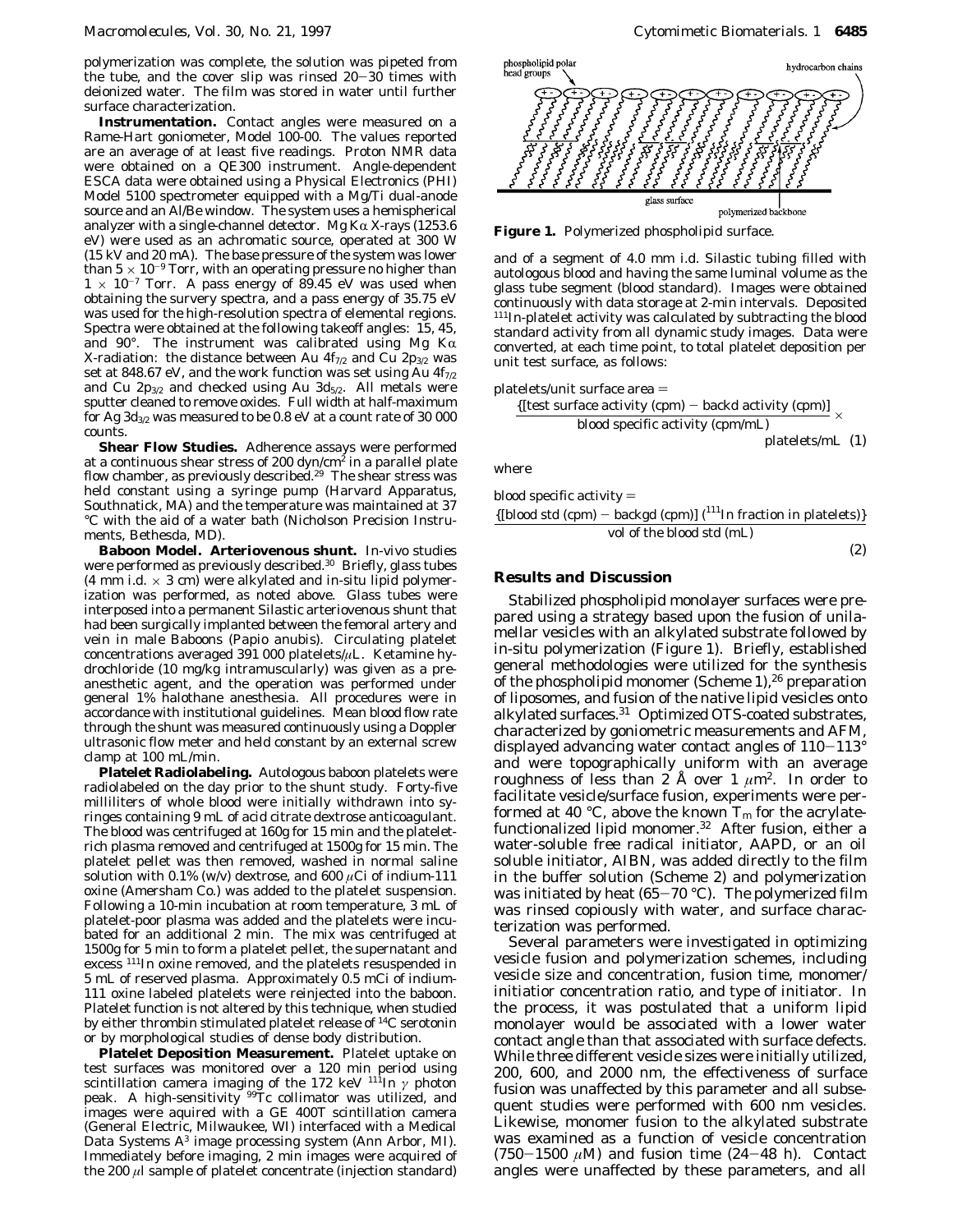



ensuing studies were performed at a concentration of 1200  $\mu$ M and a fusion time of 24 h. As we anticipated, larger ratios of monomer to initiator led to lower contact angles, presumably related to a higher degree of polymerization, and a monomer:initiator ratio of 10:1 was selected on the basis of these investigations. Finally, the effectiveness of two free radical initiators was studied: AAPD and AIBN, which are soluble in water and organic solvents, respectively. It was expected that AAPD, as a water-soluble initiator, would be more efficient since polymerization was carried out at a solidaqueous interface. In addition, AAPD has also been shown to penetrate the hydrophobic layer above the *T*<sup>m</sup> of polymerizable phospholipids.26,33 Table 1 displays the contact angles for the two different initiator systems. Although successful polymerization was obtained by presonication of AIBN into vesicles, as reported by others,34 lower contact angles were observed in the AAPD-initiated system.

Initial surface characterization of optimized surfaces, all polymerized with AAPD, was performed using contact angle goniometry (Table 2). Average advancing and receding water contact angles of 64 and 44°, respectively, were observed. As such, the hydrophilicity of the film was confirmed, particularly when compared to the base OTS substrate, which exhibited an average contact angle of 111°. In addition, an average hysteresis of 18° was noted. Hysteresis, defined as the difference

**Scheme 2. Polymerization of Phosholipid Table 1. Final Polymer: Polymerization Conditions and Contact Angles**

| polymer<br>run <sup>a</sup> | advancing<br>contact angle<br>$(\text{deg})$ | receding<br>contact angle<br>$(\deg)$ | hysteresis<br>$(\text{deg})$ |
|-----------------------------|----------------------------------------------|---------------------------------------|------------------------------|
|                             | $63.6 \pm 5.3$                               | $45.4 \pm 2.7$                        | 18.2                         |
| 2                           | $63.3 \pm 6.3$                               | $47.3 \pm 6.9$                        | 16.0                         |
| 3                           | $64.8 \pm 1.5$                               | $45.0 \pm 2.8$                        | 19.8                         |
| $\overline{4}$              | $65.2 \pm 1.6$                               | $46.8 \pm 2.5$                        | 18.4                         |
| -5                          | $64.6 \pm 3.6$                               | $43.8 \pm 4.3$                        | 20.8                         |
| 6                           | $62.4 \pm 3.4$                               | $44.4 \pm 5.1$                        | 18.0                         |
| alkylated glass (OTS)       | $111.2 \pm 2.4$                              | $105.0 \pm 1.4$                       | 6.2                          |

*<sup>a</sup>* Polymerization conditions: initiator was AAPD; vesicle size was 600 nm; concentration was 1200 *µ*M; fusion time was 24-48 h at 40 °C.

**Table 2. Comparison of Free Radical Initiators (AIBN vs AAPD)**

| initiator   | advancing<br>contact angle<br>$(\text{deg})$ | receding<br>contact angle<br>$(\text{deg})$ | hysteresis<br>$(\text{deg})$ |
|-------------|----------------------------------------------|---------------------------------------------|------------------------------|
| <b>AAPD</b> | $62.4 \pm 3.4$                               | $44.4 \pm 5.1$                              | 18.0                         |
| <b>AIBN</b> | $76.2 + 2.6$                                 | $58.6 \pm 5.3$                              | 17.6                         |

between advancing and receding contact angles, is indicative of kinetic and thermodynamic film properties. For example, surface roughness and chemical heterogeneity, either intrinsically or due to molecular reorientation after penetration of water into the polymer film, may lead to large hysteresis values. In this regard, it bears reemphasis that advancing and receding angles measure the contact of water on dry and prewetted surfaces, respectively. Thus, hysteresis values in our polymer system likely represent, at least in part, the reorientation of hydrophilic phosphorylcholine moieties in order to minimize the free energy at the solid-water interface.

Angle-dependent ESCA measurements were carried out to further define atomic level surface properties (Tables 3 and 4). Assuming 2.5 OTS chains per phospholipid unit, theoretical atomic percent surface concentrations were calculated. In our system, P and N were identified, providing additional confirmation of a polymerized lipid film. Moreover, observed atomic percent concentrations, particularly C and O, were consistent with predictions for close-packed monolayer formation with near-normal alignment of lipid chains. Overall, ESCA has been used infrequently in the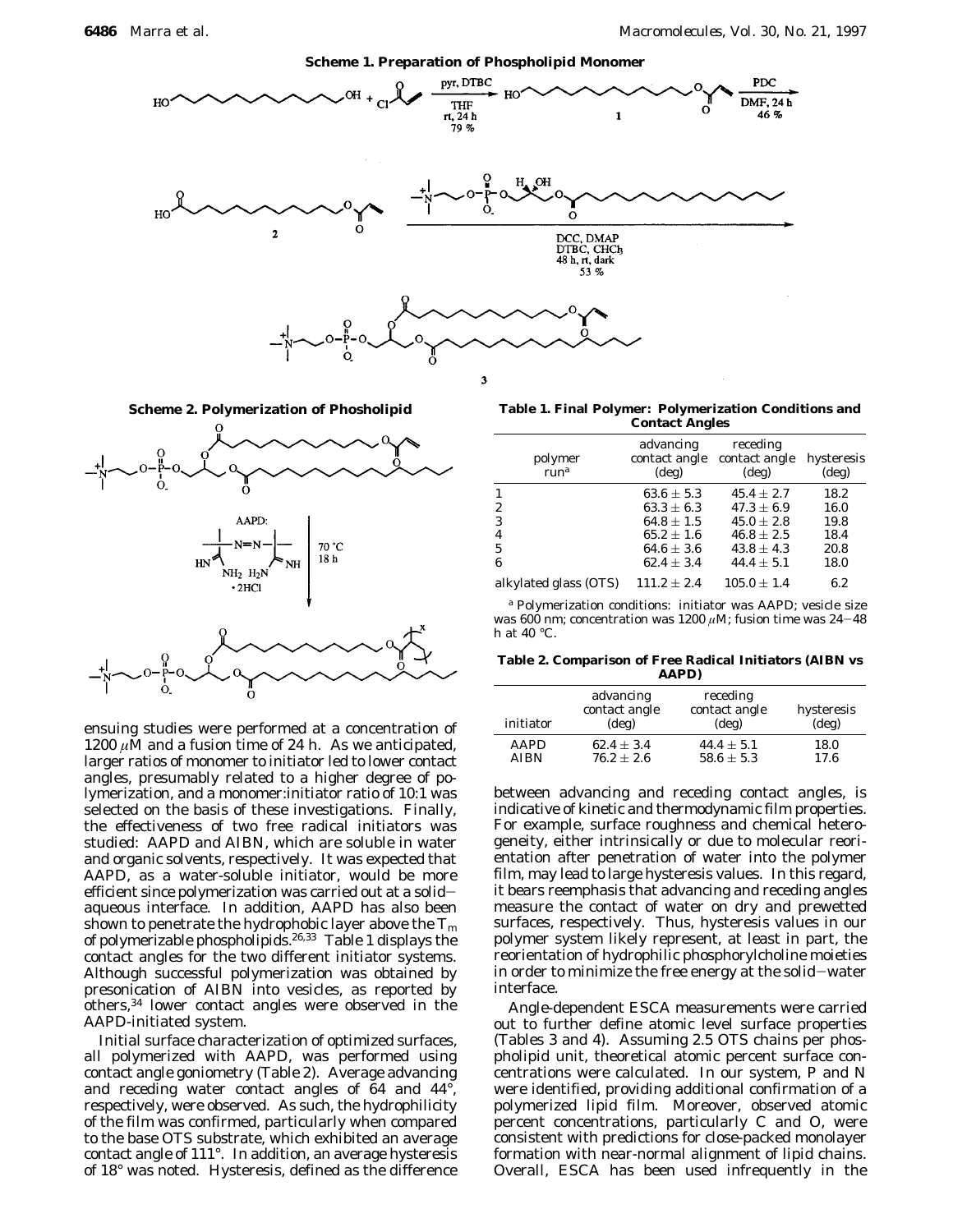**Table 3. ESCA Results for Polymer**

|                                            |                | take-off angle |                |                              |
|--------------------------------------------|----------------|----------------|----------------|------------------------------|
| polymer                                    | $15^{\circ}$   | $45^{\circ}$   | $90^{\circ}$   | approximate<br>theoretical % |
| C                                          | $78.8 \pm 0.7$ | $69.2 \pm 4.9$ | $65.6 \pm 6.3$ | 79.3                         |
| P                                          | $0.7 \pm 0.2$  | $0.6 \pm 0.3$  | $0.8 + 0.4$    | 0.9                          |
| 0                                          | $16.3 \pm 0.8$ | $22.2 \pm 3.8$ | $24.2 + 4.3$   | 16.5                         |
| N                                          | $0.4 \pm 0.1$  | $0.6 \pm 0.1$  | $0.6 \pm 0.4$  | 0.9                          |
| Si                                         | $3.8 \pm 0.6$  | $7.4 + 1.1$    | $8.8 \pm 1.3$  | 2.4                          |
| <b>Table 4. ESCA Results for OTS Glass</b> |                |                |                |                              |
| take-off angle                             |                |                |                |                              |
| <b>OTS</b>                                 | $15^{\circ}$   | $45^{\circ}$   | $90^{\circ}$   | theoretical %                |
| C                                          | $85.3 \pm 1.7$ | $62.6 \pm 0.5$ | $53.2 \pm 0.4$ | 81.8                         |
| Si                                         | $4.6 \pm 0.8$  | $12.5 \pm 0.3$ | $14.3 \pm 1.0$ | 4.6                          |
| О                                          | $10.0 \pm 1.0$ | $24.7\pm0.4$   | $32.5 \pm 0.7$ | 13.6                         |

**Table 5. Static Stability Contact Angles (deg) for the Optimal Polymer (Advancing/Receding)**

| polymer run | initial         | 1 day              | 2 days          | 1 week           |
|-------------|-----------------|--------------------|-----------------|------------------|
|             | 65/44 $(\pm 4)$ | $75/56 (\pm 2)$    | $77/55 (\pm 5)$ | 81/55 ( $\pm$ 4) |
| 2           | 65/45 $(\pm 3)$ | $78/59 \; (\pm 5)$ | 76/56 $(\pm 4)$ | $78/56 (\pm 2)$  |
|             |                 |                    |                 |                  |

**Table 6. Shear Flow Contact Angle Results**

| polymer          | advancing<br>contact angle<br>$(\text{deg})$ | receding<br>contact angle<br>$(\text{deg})$ | hysteresis<br>$(\text{deg})$ |
|------------------|----------------------------------------------|---------------------------------------------|------------------------------|
| initial          | $71.7 + 2.9$                                 | $50.3 + 7.7$                                | 21.4                         |
| $10 \text{ min}$ | $76.8 \pm 0.6$                               | $60.3 \pm 0.2$                              | 16.5                         |
| 60 min           | $84.5 \pm 6.0$                               | $58.0 \pm 5.0$                              | 33.5                         |

characterization of PC-based surfaces and no angledependent data have been reported to date. However, our results are consistent with those of Hayward *et al.*<sup>35</sup> and Köhler *et al.*<sup>36</sup> of PC derivatized glass.

We have observed, as have others, that nonpolymerized substrate-supported phospholipid membranes are unstable on transfer from water to air, even for brief surface measurements.<sup>37</sup> Thus, following polymerization, serial contact angles were determined in order to characterize the stability profile of the lipid monolayer (Table 5). The largest increase in contact angle was noted within the first 24 h, likely due to the leaching of nonpolymerized lipid monomer and remained relatively unchanged for at least 2 weeks thereafter. Under operating conditions, blood-contacting surfaces are usually subjected to wall shear rates of 20 dyn/cm2 or less. As a short term test, films were exposed to a shear force of 200 dyn/cm2 at 37 °C for either 10 or 60 min (Table 6). Similarly, the largest change in the contact angle was noted early in the exposure period.

The limitations of short-term blood-contacting studies in predicting the risk of surface-induced clot formation are well-known. Nonetheless, they provide a convenient preliminary mechanism for screening the clinical performance of a biomaterial. In particular, the baboon is the animal of choice for blood compatibility testing since its blood-clotting system most closely resembles that of man.<sup>38</sup> Throughout a 2-h time period, minimal platelet deposition was observed on polymerized phospholipid surfaces, in contrast to the high level of reactivity exhibited by uncoated glass surfaces (Figure 2).

Most reports that have investigated the generation of phosphatidylcholine-derivatized surfaces have focused on the synthesis of a variety of copolymers containing the PC functional group in either side chains or, less frequently, the polymer backbone. $8-12$  For example, in a series of studies from Nakabayashi's group, Kojima *et al.*<sup>8</sup> prepared a copolymer of MPC ((2-(methacryloyloxy)ethyl) phosphorylcholine) and styrene and Ueda *et*



**Figure 2.** Platelet deposition on test surfaces in a baboon femoral arteriovenous shunt. Series 1 and 2 represent untreated glass and phospholipid-coated surfaces, respectively. Data are presented as mean  $\pm$  standard error of three separate samples.

*al.*<sup>9</sup> prepared copolymers of MPC with various alkyl methacrylates (e.g., *n*-butyl methacrylate [BMA]). In the latter report, hysteresis values averaged 80°, which, presumably, was attributable to both surface roughness and the rearrangement of hydrophilic PC head groups on contact with water. Of interest, blood compatibility decreased as the length of the alkyl chain increased. In a more recent report from this same group, Ishihara *et al.*<sup>10</sup> synthesized a copolymer of MPC, BMA (*n-*butyl methacrylate), and a methacrylate with a urethane bond in the side chain, which were subsequently cast onto a segmented polyurethane. A similar strategy has been utilized by Campbell *et al.*<sup>11</sup> in which a copolymer of MPC and lauryl methacrylate has been synthesized and coated onto metal, glass, and polymer surfaces. In an interesting variation of these approaches, Nakaya has recently produced a polymer composed of PC groups in the main backbone chain.12,13 The polymer self-organizes due to the presence of docosyl or stearyl side chains. In all cases, coating stability has been attributed to multipoint attachment of the alkyl chains to the underlying surface.

An extensive literature exists on the two-dimensional polymerization of lipids in the form of vesicles; however, there are notably fewer studies that have evaluated the feasability of *in-situ* polymerization of dialkyl amphiphiles at a solid-liquid interface. Regen *et al.* reported the polymerization of bis(methacrylate)- and bis(diacetylene)-containing phospholipids onto polyethylene.24 However, they were unable to polymerize a mono(acrylate)-lipid monomer and concluded that the success of the bis polymer was due to the formation of a cross-linked network. Cross-linked lipid networks on a solid surface have also been produced by polymerization of bis(diacetylene)-containing phospholipids after Langmuir-Blodgett deposition.<sup>23,25</sup> Polymerization in this system proceeds most rapidly when the crystalline phase of the polymer most closely resembles that of the monomer. That is, preservation of the structural order displayed by the monomeric lattice is required. Consequently, a high degree of surface defects is common in cross-linked diacetylene monolayers.

Despite more than four decades of research, a clinically durable blood compatible surface remains an elusive goal. Nevertheless, scientists and engineers are recognizing with increasing frequency that paradigms